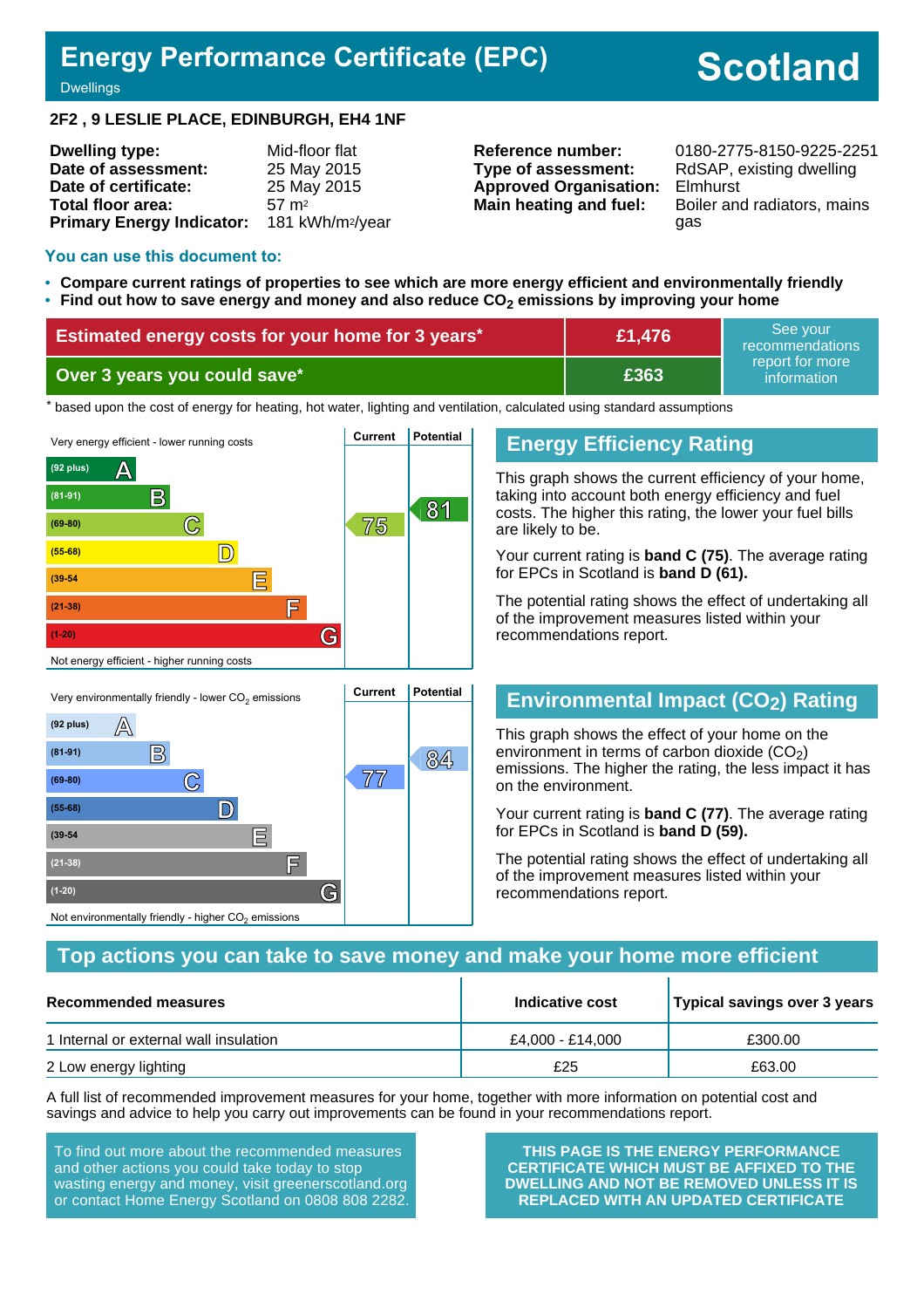## **Summary of the energy performance related features of this home**

This table sets out the results of the survey which lists the current energy-related features of this home. Each element is assessed by the national calculation methodology; 1 star = very poor (least efficient), 2 stars = poor, 3 stars = average, 4 stars = good and 5 stars = very good (most efficient). The assessment does not take into consideration the condition of an element and how well it is working. 'Assumed' means that the insulation could not be inspected and an assumption has been made in the methodology, based on age and type of construction.

| <b>Element</b>        | <b>Description</b>                                           | <b>Energy Efficiency</b> | Environmental |
|-----------------------|--------------------------------------------------------------|--------------------------|---------------|
| Walls                 | Sandstone or limestone, as built, no insulation<br>(assumed) | ★★☆☆☆                    | ★★☆☆☆         |
|                       | Solid brick, as built, no insulation (assumed)               | ★★☆☆☆                    | ★★☆☆☆         |
| Roof                  | (another dwelling above)                                     |                          |               |
| Floor                 | (another dwelling below)                                     |                          |               |
| Windows               | Fully double glazed                                          | ★★★★☆                    | ★★★★☆         |
| Main heating          | Boiler and radiators, mains gas                              | ★★★★☆                    | ★★★★☆         |
| Main heating controls | Programmer, TRVs and bypass                                  | ★★★☆☆                    | ★★★☆☆         |
| Secondary heating     | None                                                         |                          |               |
| Hot water             | From main system                                             | ★★★★★                    | ★★★★☆         |
| Lighting              | Low energy lighting in 38% of fixed outlets                  | ★★★☆☆                    | ★★★☆☆         |

# **The energy efficiency rating of your home**

Your Energy Efficiency Rating is calculated using the standard UK methodology, RdSAP. This calculates energy used for heating, hot water, lighting and ventilation and then applies fuel costs to that energy use to give an overall rating for your home. The rating is given on a scale of 1 to 100. Other than the cost of fuel for electrical appliances and for cooking, a building with a rating of 100 would cost almost nothing to run.

As we all use our homes in different ways, the energy rating is calculated using standard occupancy assumptions which may be different from the way you use it. The rating also uses national weather information to allow comparison between buildings in different parts of Scotland. However, to make information more relevant to your home, local weather data is used to calculate your energy use,  $CO<sub>2</sub>$  emissions, running costs and the savings possible from making improvements.

## **The impact of your home on the environment**

One of the biggest contributors to global warming is carbon dioxide. The energy we use for heating, lighting and power in our homes produces over a quarter of the UK's carbon dioxide emissions. Different fuels produce different amounts of carbon dioxide for every kilowatt hour (kWh) of energy used. The Environmental Impact Rating of your home is calculated by applying these 'carbon factors' for the fuels you use to your overall energy use.

The calculated emissions for your home are 32 kg  $CO<sub>2</sub>/m<sup>2</sup>/yr$ .

The average Scottish household produces about 6 tonnes of carbon dioxide every year. Based on this assessment, heating and lighting this home currently produces approximately 1.8 tonnes of carbon dioxide every year. Adopting recommendations in this report can reduce emissions and protect the environment. If you were to install all of these recommendations this could reduce emissions by 0.6 tonnes per year. You could reduce emissions even more by switching to renewable energy sources.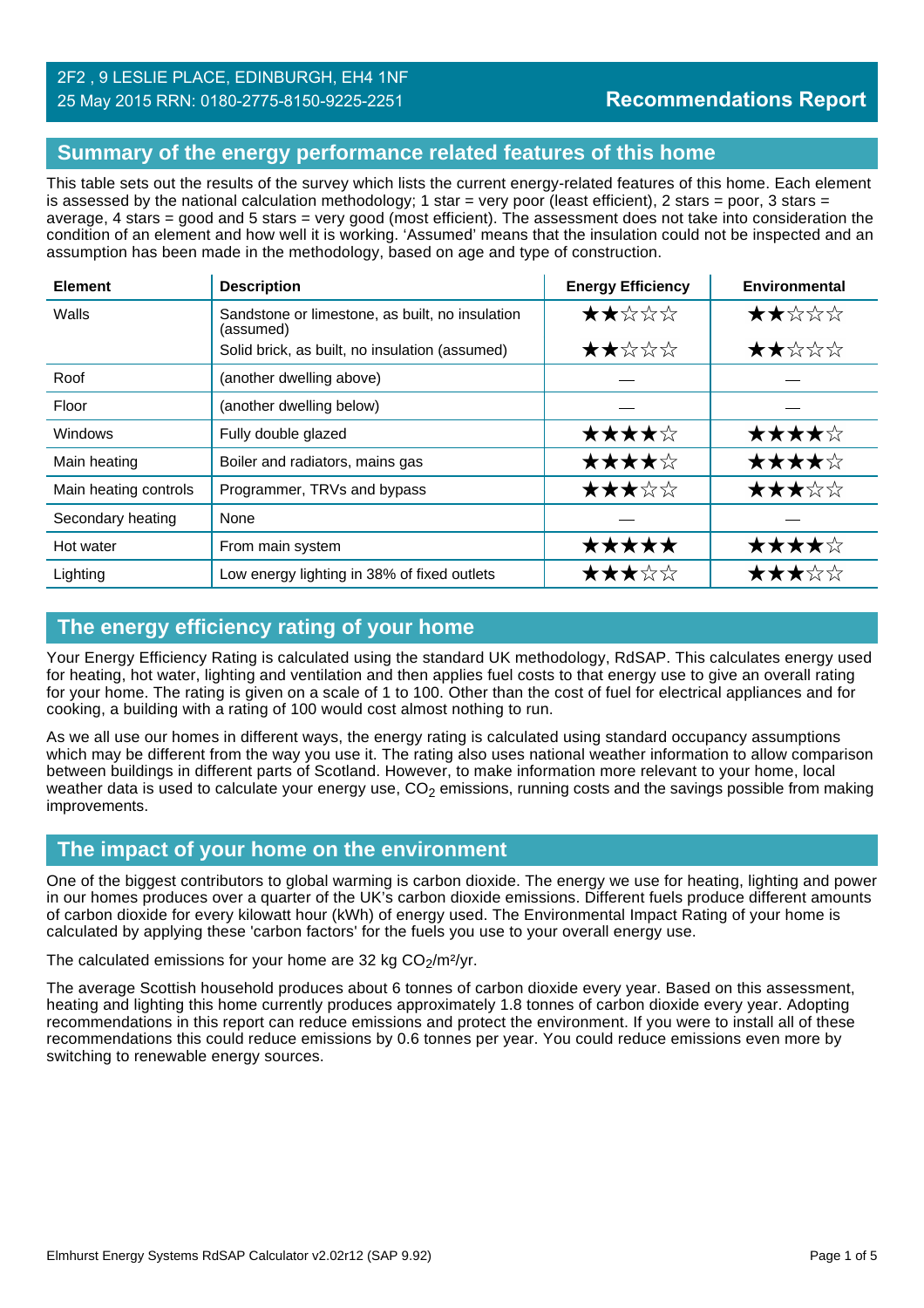# **Estimated energy costs for this home**

| <b>Experienced virtually voors for this from v</b> |                             |                               |                                 |  |
|----------------------------------------------------|-----------------------------|-------------------------------|---------------------------------|--|
|                                                    | <b>Current energy costs</b> | <b>Potential energy costs</b> | <b>Potential future savings</b> |  |
| <b>Heating</b>                                     | £990 over 3 years           | E702 over 3 years             |                                 |  |
| <b>Hot water</b>                                   | £291 over 3 years           | £291 over 3 years             | <b>You could</b>                |  |
| Lighting                                           | £195 over 3 years           | £120 over 3 years             | save £363                       |  |
|                                                    | Totals $£1,476$             | £1,113                        | over 3 years                    |  |

These figures show how much the average household would spend in this property for heating, lighting and hot water. This excludes energy use for running appliances such as TVs, computers and cookers, and the benefits of any electricity generated by this home (for example, from photovoltaic panels). The potential savings in energy costs show the effect of undertaking all of the recommended measures listed below.

#### **Recommendations for improvement**

The measures below will improve the energy and environmental performance of this dwelling. The performance ratings after improvements listed below are cumulative; that is, they assume the improvements have been installed in the order that they appear in the table. Further information about the recommended measures and other simple actions to take today to save money is available from the Home Energy Scotland hotline which can be contacted on 0808 808 2282. Before carrying out work, make sure that the appropriate permissions are obtained, where necessary. This may include permission from a landlord (if you are a tenant) or the need to get a Building Warrant for certain types of work.

| <b>Recommended measures</b> |                                           |                        | <b>Typical saving</b> | <b>Rating after improvement</b> |                    |
|-----------------------------|-------------------------------------------|------------------------|-----------------------|---------------------------------|--------------------|
|                             |                                           | <b>Indicative cost</b> | per year              | <b>Energy</b>                   | <b>Environment</b> |
|                             | Internal or external wall insulation      | £4,000 - £14,000       | £100                  | $\overline{C}$ 80               | <b>B 83</b>        |
| 2                           | Low energy lighting for all fixed outlets | £25                    | £21                   | <b>B</b> 81                     | <b>B 84</b>        |

## **Choosing the right improvement package**

For free and impartial advice on choosing suitable measures for your property, contact the Home Energy Scotland hotline on 0808 808 2282 or go to www.greenerscotland.org.

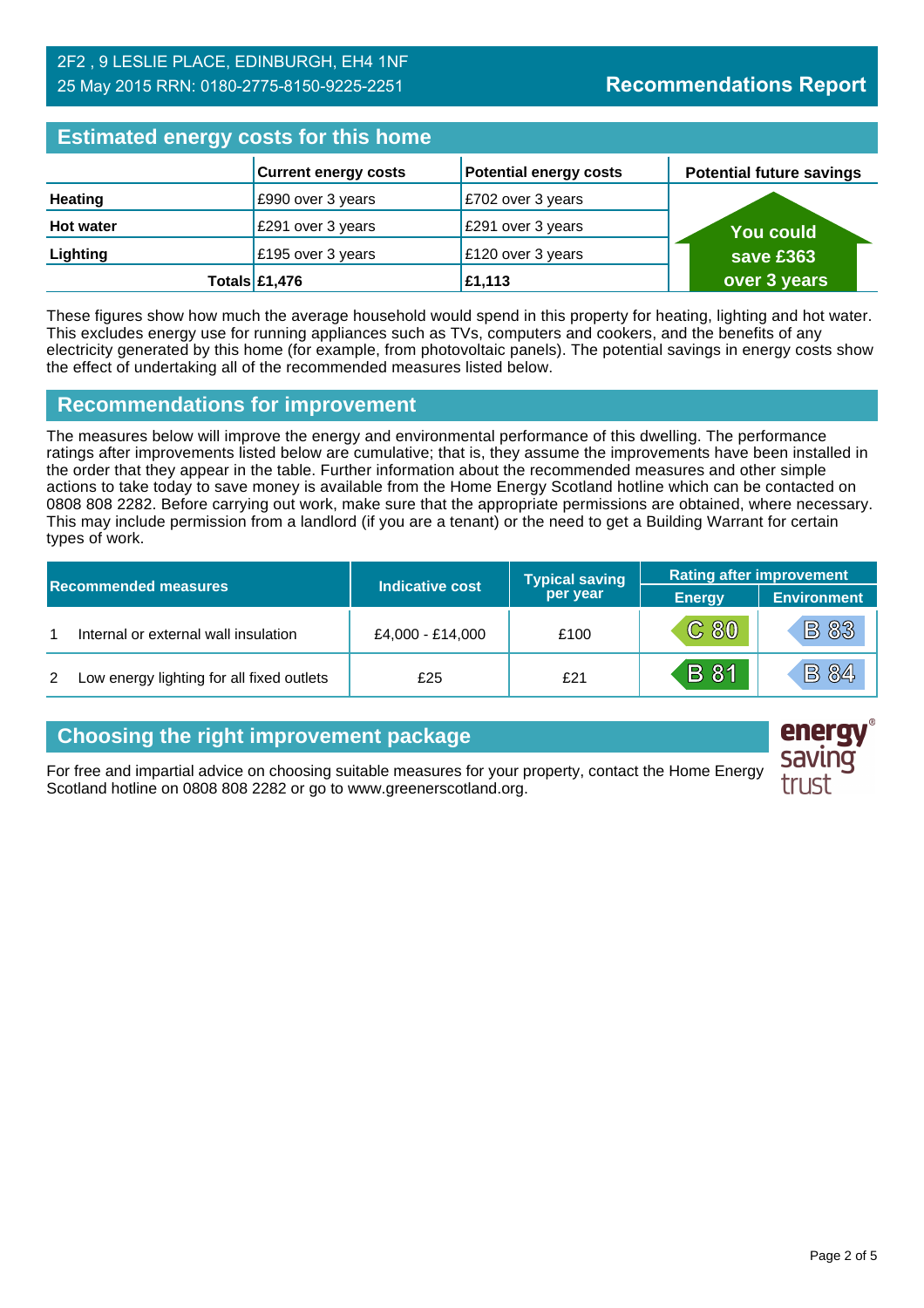#### **About the recommended measures to improve your home's performance rating**

This section offers additional information and advice on the recommended improvement measures for your home

#### **1 Internal or external wall insulation**

Internal or external wall insulation involves adding a layer of insulation to either the inside or the outside surface of the external walls, which reduces heat loss and lowers fuel bills. As it is more expensive than cavity wall insulation it is only recommended for walls without a cavity, or where for technical reasons a cavity cannot be filled. Internal insulation, known as dry-lining, is where a layer of insulation is fixed to the inside surface of external walls; this type of insulation is best applied when rooms require redecorating. External solid wall insulation is the application of an insulant and a weather-protective finish to the outside of the wall. This may improve the look of the home, particularly where existing brickwork or rendering is poor, and will provide longlasting weather protection. Further information can be obtained from the National Insulation Association (www.nationalinsulationassociation.org.uk). It should be noted that a building warrant is required for the installation of external wall insulation. Planning permission may also be required and that building regulations apply to external insulation so it is best to check with your local authority on both issues.

#### **2 Low energy lighting**

Replacement of traditional light bulbs with energy saving bulbs will reduce lighting costs over the lifetime of the bulb, and they last many times longer than ordinary light bulbs. Low energy lamps and fittings are now commonplace and readily available. Information on energy efficiency lighting can be found from a wide range of organisations, including the Energy Saving Trust (http://www.energysavingtrust.org.uk/home-energyefficiency/lighting).

#### **Low and zero carbon energy sources**

Low and zero carbon (LZC) energy sources are sources of energy that release either very little or no carbon dioxide into the atmosphere when they are used. Installing these sources may help reduce energy bills as well as cutting carbon.

**LZC energy sources present:** There are none provided for this home

#### **Your home's heat demand**

You could receive Renewable Heat Incentive (RHI) payments and help reduce carbon emissions by replacing your existing heating system with one that generates renewable heat and, where appropriate, having your loft insulated and cavity walls filled. The estimated energy required for space and water heating will form the basis of the payments. For more information go to www.energysavingtrust.org.uk/scotland/rhi.

| <b>Heat demand</b>           | <b>Existing dwelling</b> | Impact of loft<br>insulation | Impact of cavity<br>wall insulation | Impact of solid wall<br>insulation |
|------------------------------|--------------------------|------------------------------|-------------------------------------|------------------------------------|
| Space heating (kWh per year) | 3.883                    | N/A                          | N/A                                 | (2,013)                            |
| Water heating (kWh per year) | 2.141                    |                              |                                     |                                    |

#### **Addendum**

This dwelling has stone walls and so requires further investigation to establish whether these walls are of cavity construction and to determine which type of wall insulation is best suited.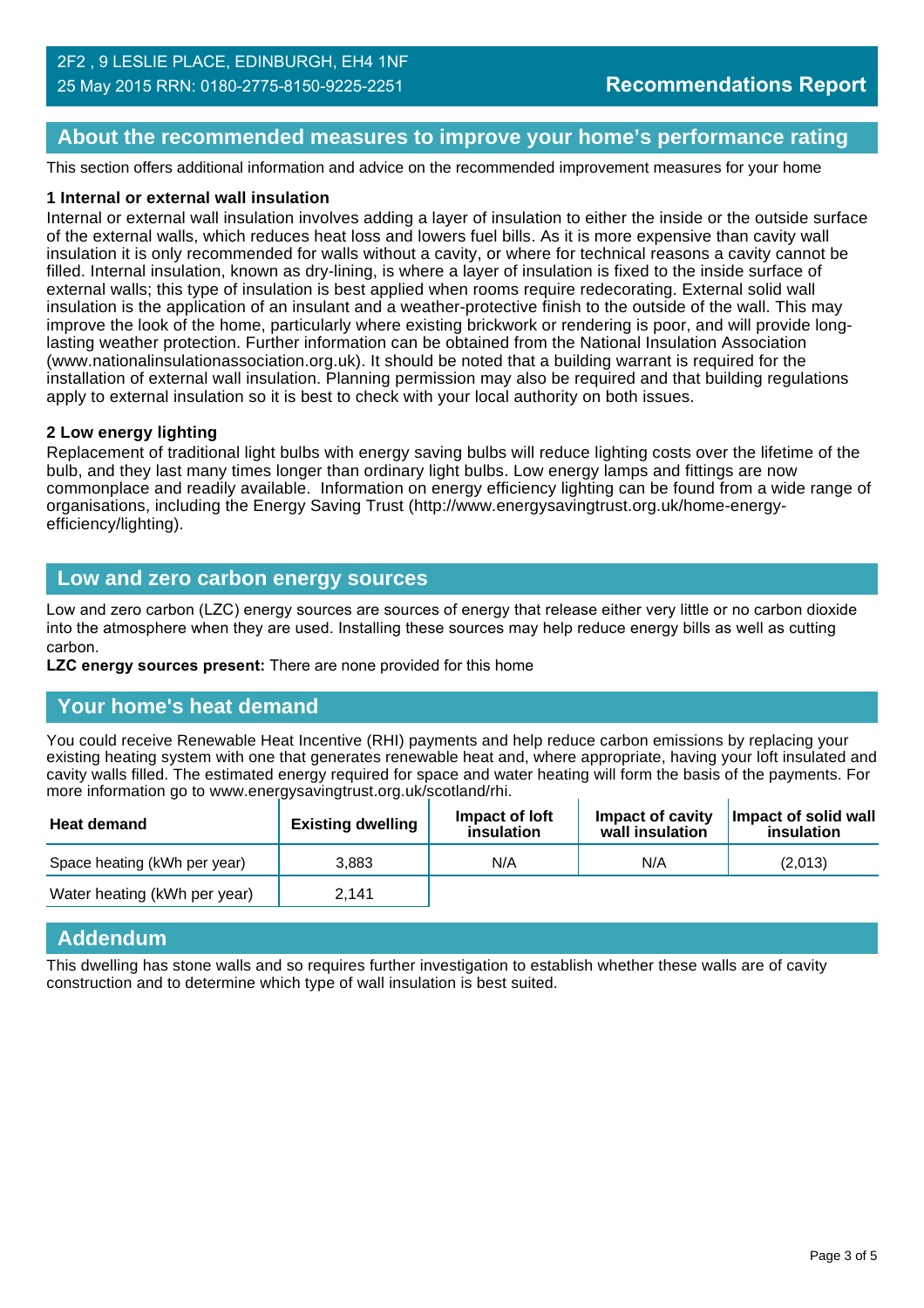# **About this document**

This Recommendations Report and the accompanying Energy Performance Certificate are valid for a maximum of ten years. These documents cease to be valid where superseded by a more recent assessment of the same building carried out by a member of an Approved Organisation.

The Energy Performance Certificate and this Recommendations Report for this building were produced following an energy assessment undertaken by an assessor accredited by Elmhurst (www.elmhurstenergy.co.uk), an Approved Organisation Appointed by Scottish Ministers. The certificate has been produced under the Energy Performance of Buildings (Scotland) Regulations 2008 from data lodged to the Scottish EPC register. You can verify the validity of this document by visiting www.scottishepcregister.org.uk and entering the report reference number (RRN) printed at the top of this page.

| Mr. George Robb            |
|----------------------------|
| EES/016118                 |
| J & E Shepherd             |
| 13 Albert Square           |
| Dundee                     |
| DD11XA                     |
| 01382 200454               |
| george.robb@shepherd.co.uk |
| No related party           |
|                            |

If you have any concerns regarding the content of this report or the service provided by your assessor you should in the first instance raise these matters with your assessor and with the Approved Organisation to which they belong. All Approved Organisations are required to publish their complaints and disciplinary procedures and details can be found online at the web address given above.

#### **Use of this energy performance information**

Once lodged by your EPC assessor, this Energy Performance Certificate and Recommendations Report are available to view online at www.scottishepcregister.org.uk, with the facility to search for any single record by entering the property address. This gives everyone access to any current, valid EPC except where a property has a Green Deal Plan, in which case the report reference number (RRN) must first be provided. The energy performance data in these documents, together with other building information gathered during the assessment is held on the Scottish EPC Register and is available to authorised recipients, including organisations delivering energy efficiency and carbon reduction initiatives on behalf of the Scottish and UK governments. A range of data from all assessments undertaken in Scotland is also published periodically by the Scottish Government. Further information on these matters and on Energy Performance Certificates in general, can be found at www.gov.scot/epc.